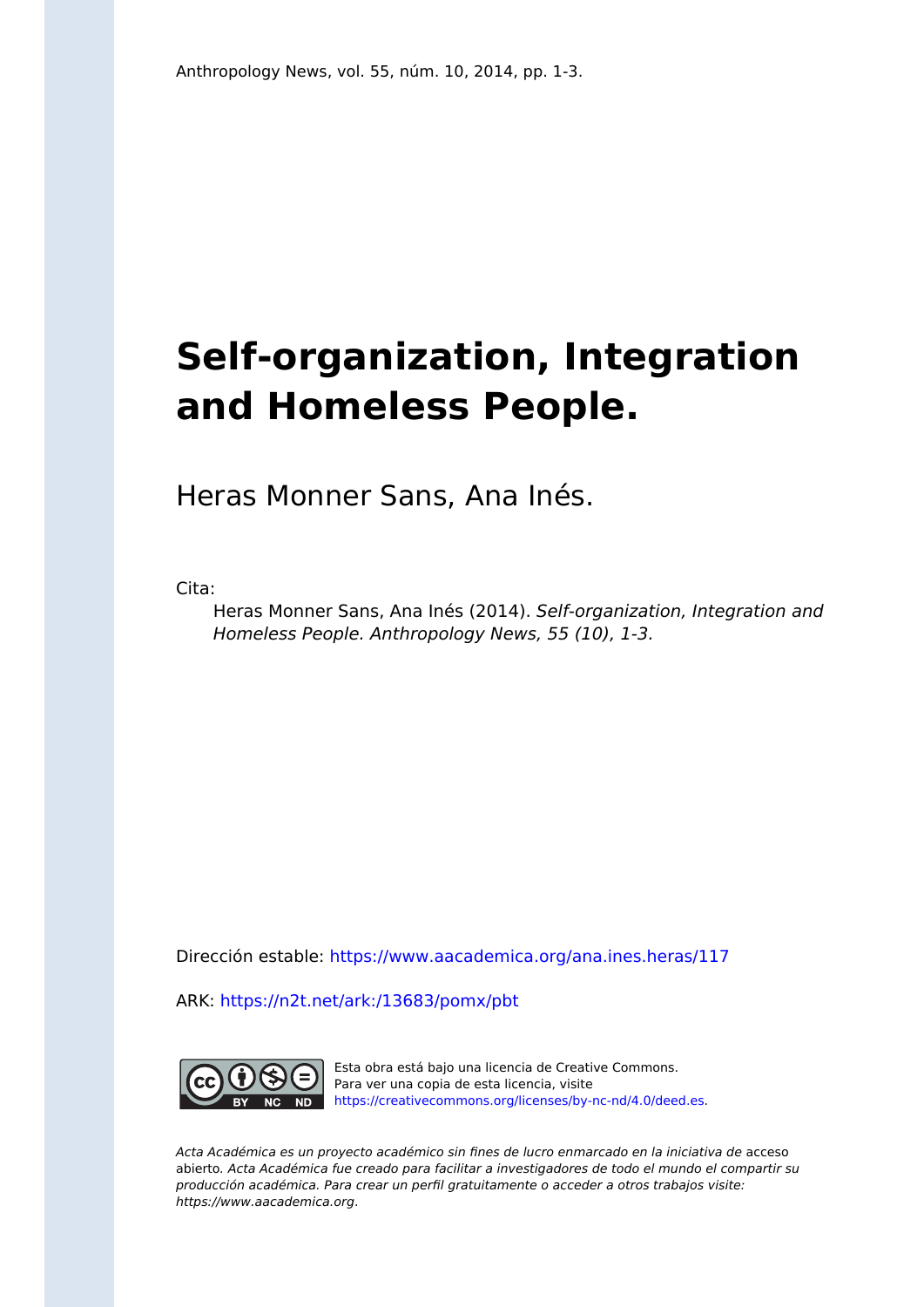## **Otra Economía Otra Sociedad**

## **Self-organization, Integration and Homeless People**

Ana Inés Heras

http://www.anthropology-news.org/index.php/2014/10/27/self-organization-integration-and-homelesspeople/

Some people are stigmatized as excluded, marginalized, the poor, extreme poor people, homeless and helpless, and other categories with which western capitalist societies tend to label the living situation of people who do not conform to common sense patterns of the market economy. Palleres (2004) has documented that over time, people living on the streets are signified as lacking (a home or shelter, abilities to work, capacity to conform to the norm). It is very seldom that what people living on the streets know and can do is documented, analyzed and interpreted in key of contribution. Many of the so called excluded, marginalized and homeless, however, have been developing a collective position of their own, and a critical thinking process about their living experience which, in turn, informs the conceptualization of self-management, collective decision-making and social solidarity economy. In this post I will show some of these processes and reflect on their contributions in Buenos Aires, Argentina.

The Espacio Carlos Mugica are a collective group composed of people who live on the street and by organizations that support people who live on the street. Its main purpose is to participate in the design, implementation and assessment of public policy to protect the rights those who live on the streets.



Matías Burin Heras holds pamphlets while helping to build conciousness

Funded in 2012, this collective of organizations was built taking into account the work of another network (la Red en la Calle*)* which existed between 2010 and 2012, and whose main purpose was to help put together a law specifically directed to protect homeless people´s rights.

However, as documented by Ávila, Palleres, Colantoni and Sangroni (2014), both the Red and the Espacio*,* as organizations, bring together a prior history of attempts to self-organize and reclaim the voice of those who live on the street. According to these authors, the 2001 crisis in Argentina aggravated the situation of people who were at the verge of supporting their lives within the market economy, and many of them lost their jobs, their homes and drastically changed their daily living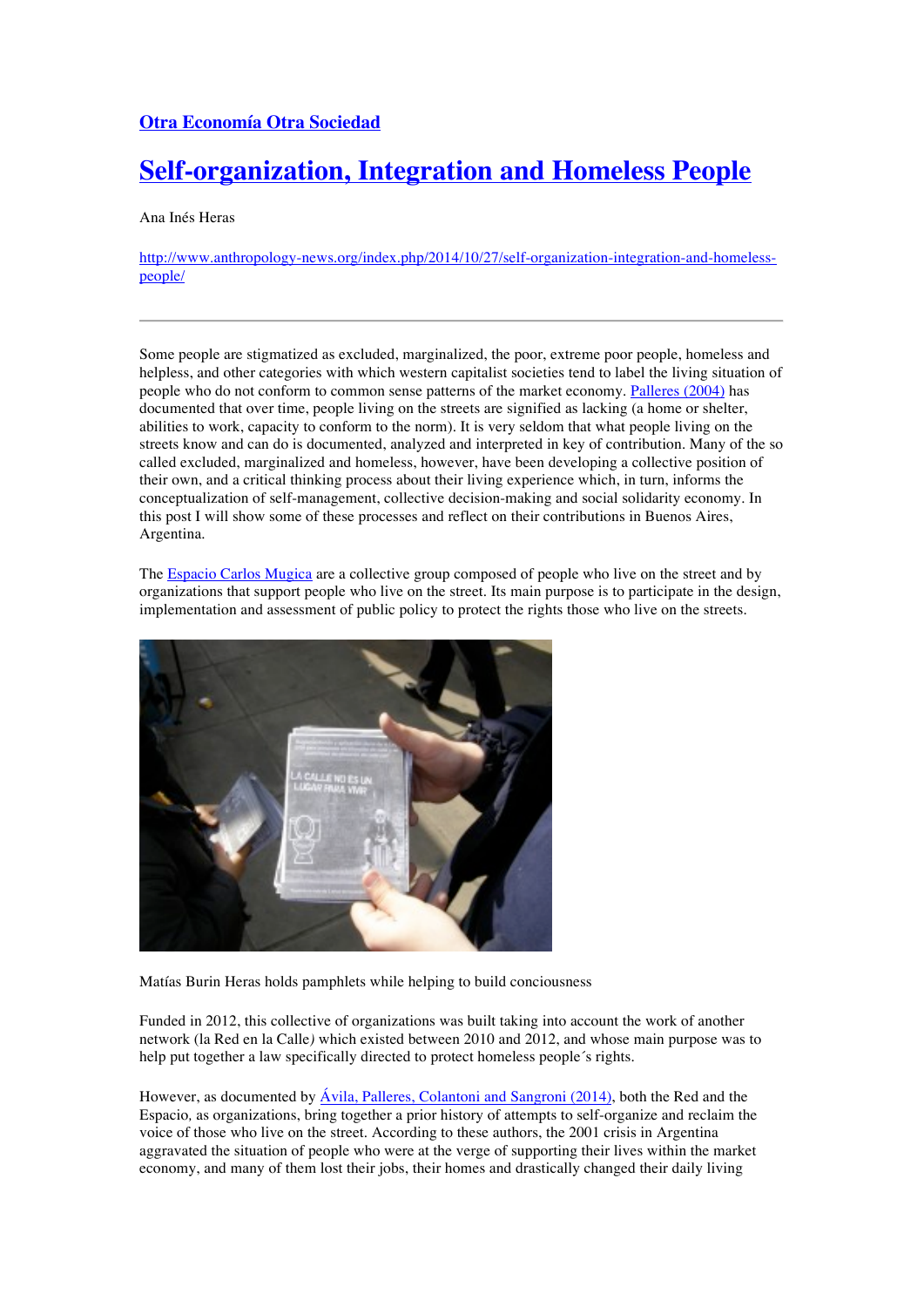patterns. However, it was during those years (2001-2003) that, simultaneously, a process of direct political organization started.



Photo Courtesy by IAEC (María Eva)

In this way, paradoxically, the same crisis that pushed thousands of people to the streets was the scenario in which self-organization, direct decision making and political horizontal participation made possible specific collective practices by homeless people. As early as 2003-2004, people living on the streets started to organize by establishing a meeting point in the city of Buenos Aires, where, weekly, they would discuss their issues and find ways of taking action, collectively. Primarily, their actions were geared towards supporting their lives (food, shelter, health), yet very soon, they focused on issues of public policy.

It was out of this process that one specific organization called Proyecto 7 started to advocate for the rights of street people. This organization sustained their work over the years, and recently started to self-manage an Integration Center. This is the first organization, world wide, self-managed by homeless men.

Anthropologist Palleres (2004) documented that in Argentina, prior to 2004 didn't exist an organization conducted by people living on the street, a phenomenon that was found in other parts of the world; she documented that *Proyecto 7* is the first in kind for Argentina.

As documented elsewhere (Pagotto and Heras, 2014 a) the *Espacio Mugica* has been able to put to debate a specific way of conceptualizing what counts as support when it comes to understanding the situation of people who live on the street. Support, for this collective of organizations, is defined as a frame of reference in which people network with other people in order to take care of themselves at the same time they advocate for their rights. This conceptual frame is different than the one most prevalent in public policy, oriented towards defining people who live on the streets as people who can´t organize, nor participate in public policy decision-making processes (Heras and Pagotto, 2014). In this manner, support, self-organization, and advocacy are pillars of a way of conceiving political participation by people who currently live on the streets. Additionally, the Espacio Mugica has also emphasized that one of the ways in which this conceptual frame is put to work is by exchanging knowledge among the different organizations that network together and by critically examining their practice (Pagotto y Heras, 2014 b).